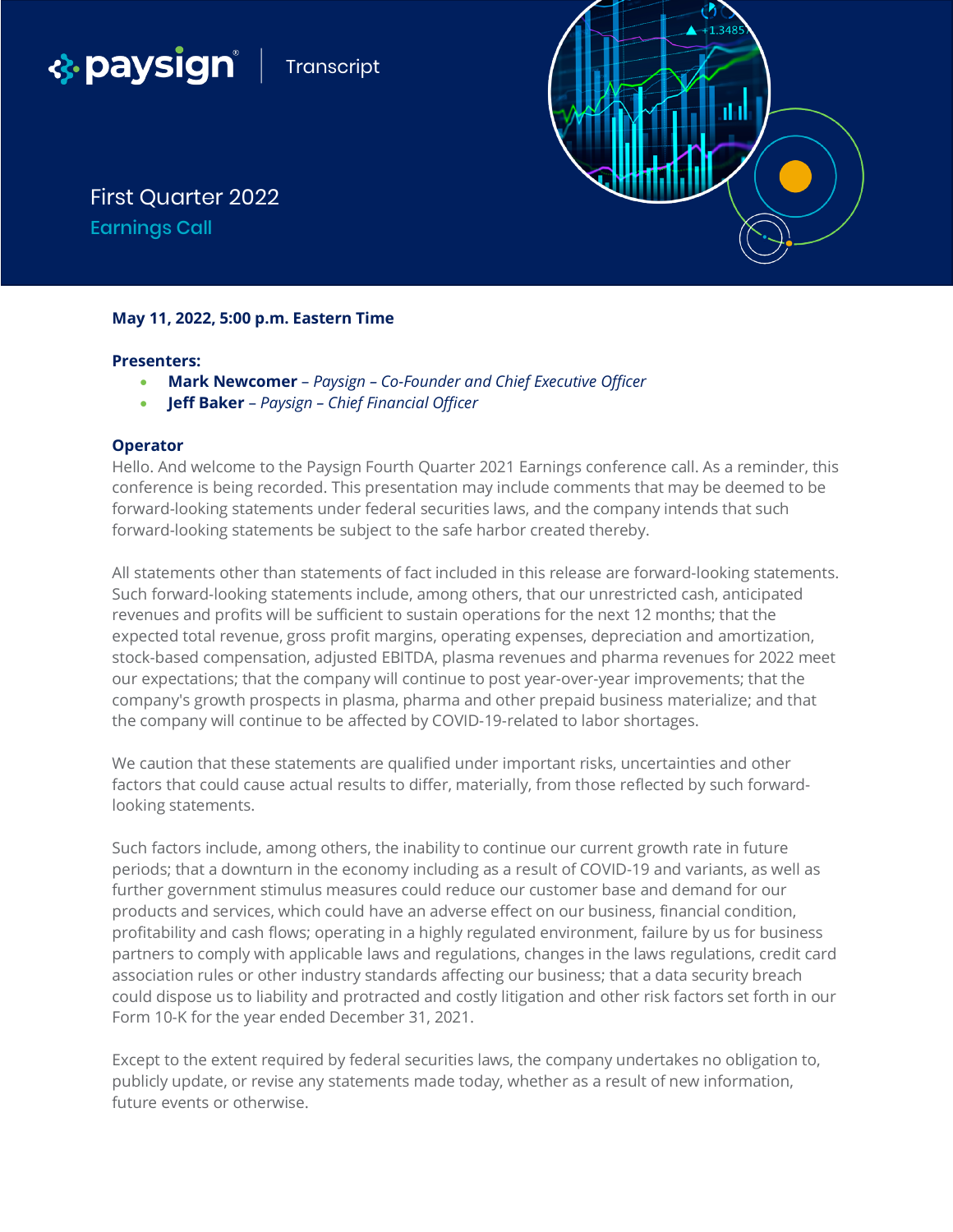

It's now my pleasure to turn the call over to Mark Newcomer. Please go ahead.

## **Mark Newcomer –** *Co-Founder and Chief Executive Officer*

Thank you. Good afternoon, everyone, and thank you for joining us for Paysign's First Quarter 2022 Earnings Call. I'm Mark Newcomer, Chief Executive Officer. And with me this afternoon is Jeff Baker, our Chief Financial Officer. First, I would like to say that we are pleased with our first quarter results, as we reported Q1 2022 revenue of \$8.2 million, an increase of \$1.9 million, or 31% over Q1 2021.

Throughout the first quarter, we saw our load and spending trends continue to improve, as the number of plasma donations increased, as well as seeing an increase in average donor compensation. Funds loaded on cards was up 16.2% over first quarter last year and up 7.6%, over last quarter. The first quarter spend volume increased 24.7% from last year and was slightly down at 1.3%, over last quarter. This is consistent with the normal seasonality we see in the plasma donor spending habits in the first quarter.

We onboarded nine new plasma centers, ending the quarter with a total of 375 centers. With the increase in new centers and the increase in transaction volumes, we saw a 37% increase in plasma revenues and an increase in monthly revenue per center to \$6,672 per center, up from \$5,260 in the first quarter of 2021.

On the patient affordability side, we onboarded four new pharma copay programs. Additionally, we developed two new patient affordability products to address the pending regulatory changes, which come into effect in 2023, that will impact pharmaceutical manufacturers.

We devoted our sales and product resources in the pharma vertical to raise an awareness of these products ahead of the Asembia 2022 Conference that took place the first week of May. During the conference, our sales, product, and account management teams were fully booked and received excellent feedback from current and potential clients.

Based upon feedback that was received, during and immediately following the conference, we believe our products place us in the best position to assist current and potential clients with appropriate mitigation strategies regarding future best price implications imposed by the new regulations. This is an area where we are truly seeing our fintech and healthcare expertise converging to maximize our effectiveness in the marketplace, generate additional interest within our target market, and develop new products and strategies to navigate a rapidly changing regulatory environment within the healthcare space.

Finally, for the remainder of 2022, we continue to have a strong pipeline across all of our product verticals, as we execute on our strategy. Our Q1 key performance indicators are showing that we are returning to pre-pandemic normalcy for the business.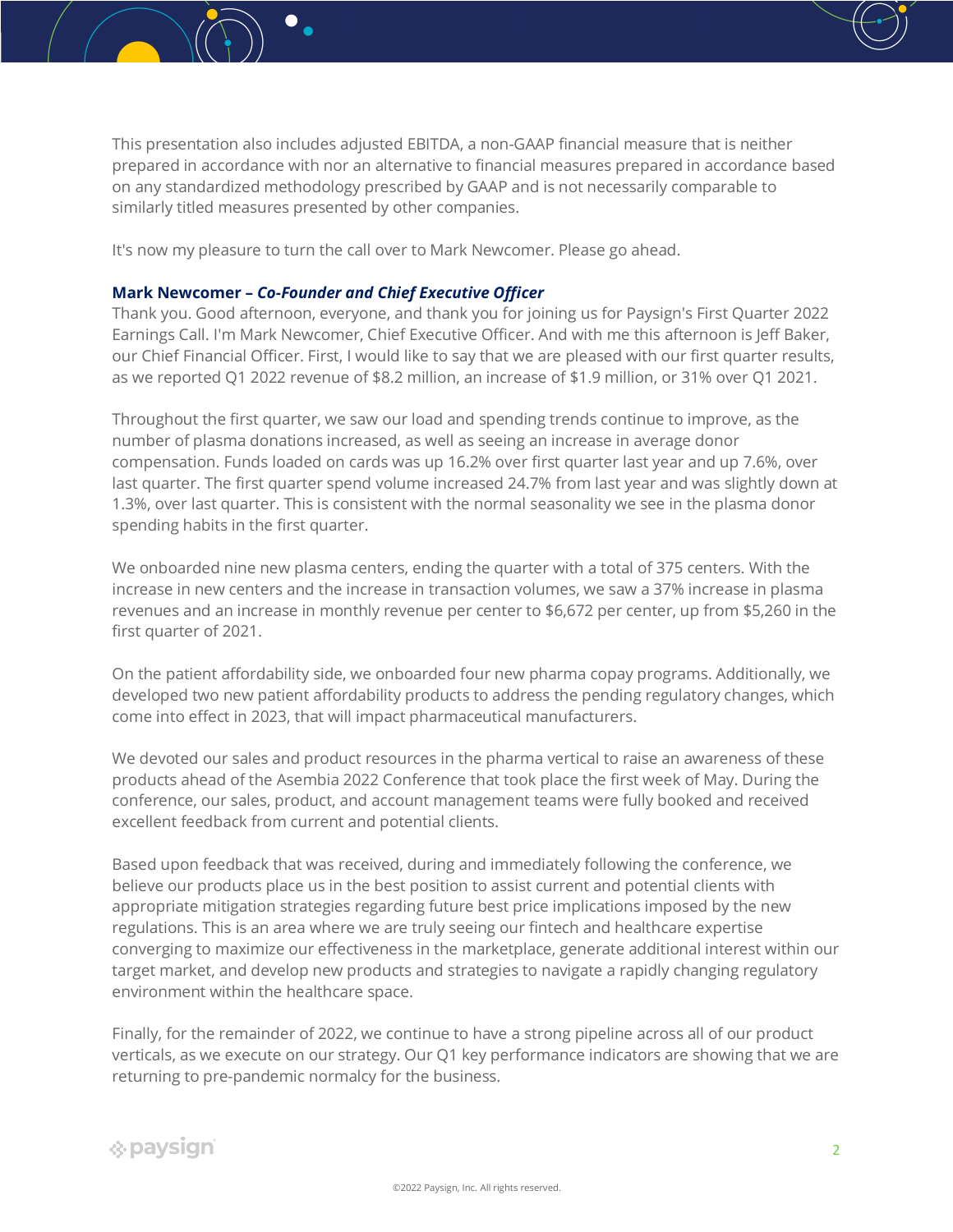

With that, I'll pass it over to Jeff to give you more insight on our financials for the quarter.

## **Jeff Baker –** *Chief Financial Officer*

Thank you, Mark. Good afternoon, everyone. As Mark pointed out, we are pleased with the start of our 2022 operating results with revenues, loss from operations, EBITDA, adjusted EBITDA, and transactional trends all improving year-over-year.

Our business appears to be returning to a more seasonal operating pattern, where plasma revenues declined, sequentially, from the fourth quarter due to tax season and then increased, as we move throughout the year.

With all of the details we provided in the press release, and that will be available in our 10-Q tomorrow, I will simply hit the financial highlights for the first quarter 2022, relative to the first quarter of 2021.

Total revenue of \$8.2 million increased \$1.9 million, or 31% versus the year-ago period. Of that amount, plasma revenue was \$7.4 million, an increase of 37%. Pharma revenue was \$800,000, a decrease of 9%, and other revenue was \$20,000, an increase of 47%. The average revenue per month per plasma center was \$6,672 versus \$5,260 last year.

We added nine centers during the quarter, ending with 375 centers versus 343 centers at the end of Q1 2021. Also of note, we have added an additional 11 centers since the end of March, bringing our total number of plasma centers to 386, to date.

Gross profit margin for the quarter was 60.8% versus 45.1%, an increase of over 15 percentage points. As we mentioned during our last conference call, this was expected, due to the renewal and restructuring of an agreement this quarter, along with continued operating leverage inherent in our business model.

SG&A increased 20.1% to \$3.4 million, and total operating expenses were up 19.3% to \$5.3 million. Included in these numbers were unusual legal settlement costs of \$354,000. Without these legal settlement costs, SG&A would have increased 15.4% to \$3.0 million.

Adjusted EBITDA, which adds back stock compensation to EBITDA, was \$927,000, or \$0.02 per diluted share, and marks the fourth consecutive quarter of positive adjusted EBITDA. If not for the unusual legal settlement costs mentioned, adjusted EBITDA would have been \$1.3 million for the quarter.

Regarding the health of our company, we exited the quarter with \$8.5 million in unrestricted cash and zero debt, which is an increase of \$1.1 million of unrestricted cash from our fourth quarter ending cash balance.

We remain optimistic that the headwinds our business faced during COVID-19 are behind us, as we return to a more normalized business environment. While we are not changing our guidance for 2022 at this time, there appears to be positive trends evolving with our plasma business.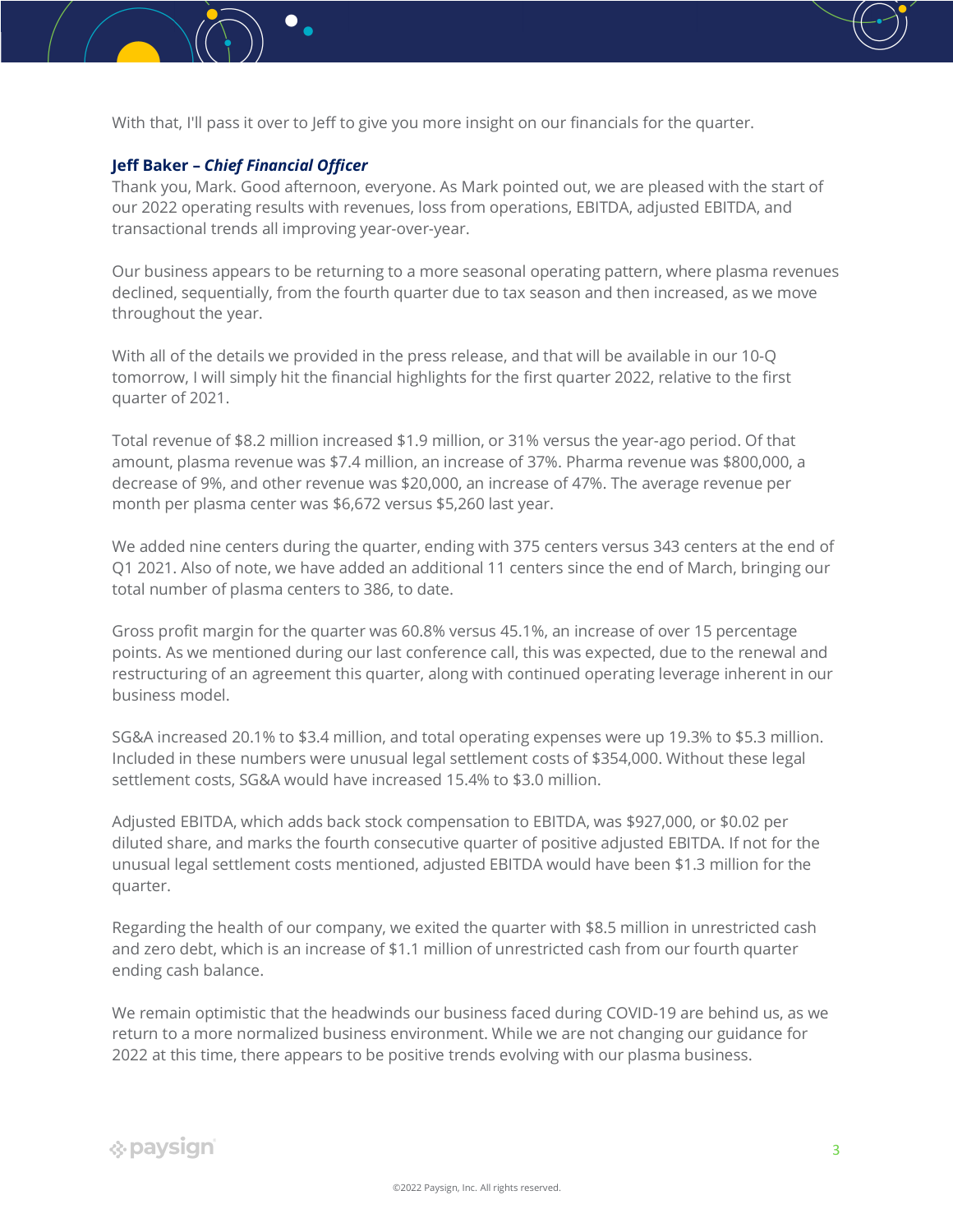

Also, as Mark mentioned, we are well positioned with our pharma business and the solutions we have in place in anticipation of the upcoming CMS rule change January 1, 2023.

With that, I would like to turn the call back over to the moderator for questions and answers.

### **Operator**

Thanks. We will now be conducting a question-and-answer session. If you'd like to be placed in the question queue, please press "\*", "1" on your telephone keypad. A confirmation tone will indicate your line is in the question queue. You may press "\*", "2" if you'd like to remove your question from the queue. For participants using speaker equipment, it may be necessary to pick up your handset, before pressing "\*', "1". One moment, please, while we poll for questions.

Our first question today is coming from Gary Prestopino from Barrington. Your line is now live.

## **Gary Prestopino**

Thanks. Good afternoon, everyone. A couple of things here. It looks like, as I annualize your revenue for plasma center, it looks like it's about \$80,000 versus \$63,000. And by my math that's still below 2019.

Is all of that attributed really to what's going on in the southern border, or is it still more or less a part of that is that people are still not donating as much because of government transfer programs, for instance?

#### **Jeff Baker**

No, Gary, a lot of that is on the southern border. I mean, if you look at it, we think it's about another 10% per month in the average revenue per center, per month. So that would be one. And we are still seeing some labor shortages at the donation centers.

So, people are just unwilling to wait long times to donate plasma. So, we're making good headway in the industry overall, and there are some good trends that are evolving, even through to date. But I would say, we're not hitting on all six cylinders right now, from an industry perspective.

### **Gary Prestopino**

Okay. And then you mentioned the increase in expenses which, obviously, we're in an inflationary period, here. What are some of the increases in people and investments that you're going to be making? Is it a lot of sales and marketing?

### **Jeff Baker**

Well, with the CMS rule and the build-up of our business, we'll be continuing to invest on the sales and kind of operations side. We're also continuing to invest in technology as we bring these new products and services to light. It's additional development.